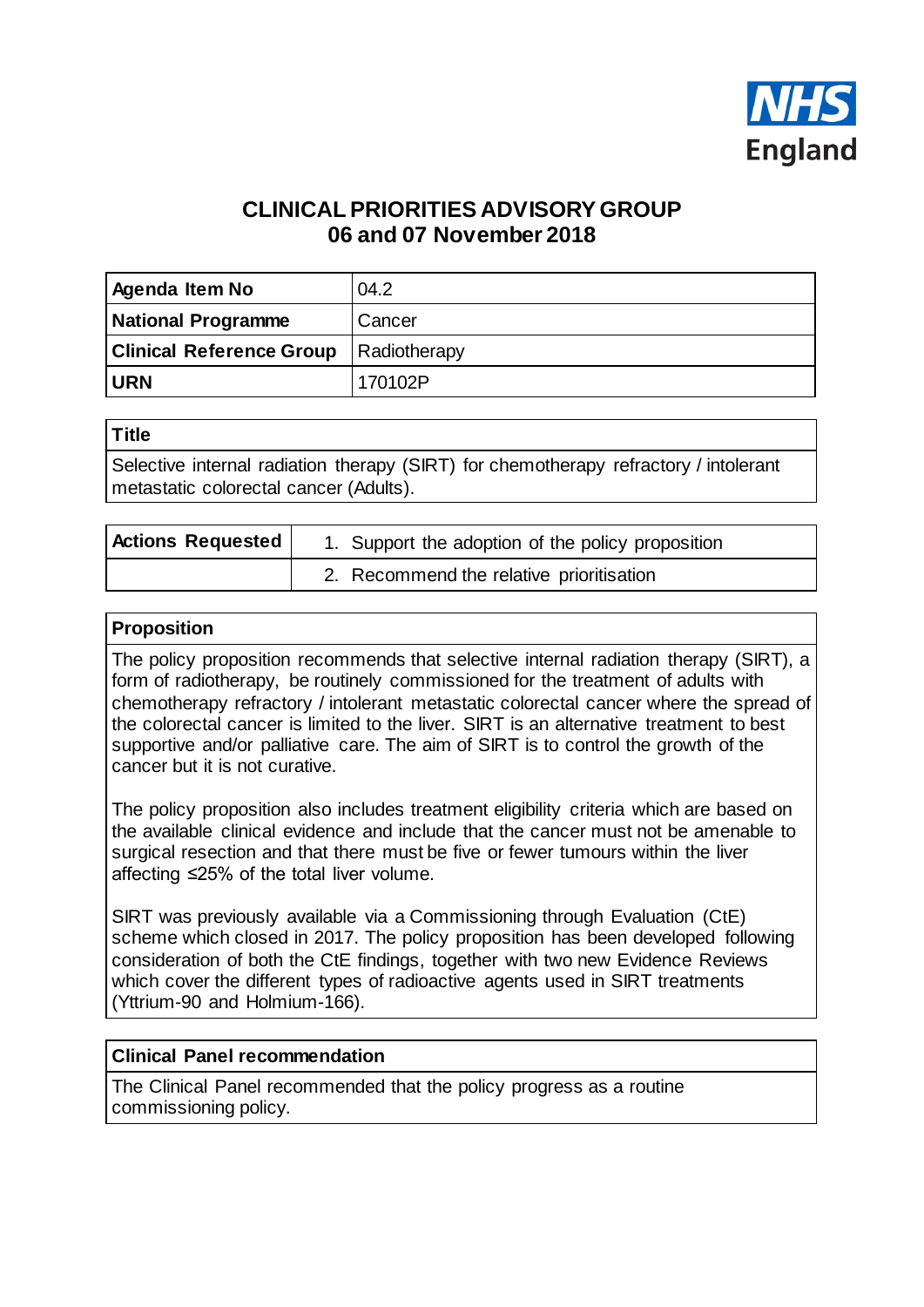|                | The committee is asked to receive the following assurance:                                                                                                                                                                                                                                           |  |  |
|----------------|------------------------------------------------------------------------------------------------------------------------------------------------------------------------------------------------------------------------------------------------------------------------------------------------------|--|--|
| $\mathbf{1}$ . | The Head of Clinical Effectiveness confirms the proposal has completed the<br>appropriate sequence of governance steps and includes an: Evidence Review;<br><b>Clinical Panel Report</b>                                                                                                             |  |  |
| 2.             | The Head of Acute Programmes confirms the proposal is supported by an:<br>Impact Assessment; Stakeholder Engagement Report; Consultation Report;<br>Equality Impact and Assessment Report; Clinical Policy Proposition. The<br>relevant National Programme of Care Board has approved these reports. |  |  |
| 3.             | The Director of Finance (Specialised Commissioning) confirms that the impact<br>assessment has reasonably estimated a) the incremental cost and b) the<br>budget impact of the proposal.                                                                                                             |  |  |
| 4.             | The Operational Delivery Director (Specialised Commissioning) confirms that<br>the service and operational impacts have been completed.                                                                                                                                                              |  |  |

| The following documents are included (others available on request): |                                              |  |
|---------------------------------------------------------------------|----------------------------------------------|--|
| 1.                                                                  | <b>Clinical Policy Proposition</b>           |  |
| 2.                                                                  | <b>Consultation Report</b>                   |  |
| 3.                                                                  | <b>Evidence Summary</b>                      |  |
| 4.                                                                  | <b>Clinical Panel Report</b>                 |  |
| 5.                                                                  | <b>Equality Impact and Assessment Report</b> |  |

| The Benefits of the Proposition - Use of SIRT to treat unresectable,<br>chemotherapy refractory liver dominant metastatic colorectal carcinoma<br>versus best supportive care |                     |                                                                                                                                                                                                                                                        |
|-------------------------------------------------------------------------------------------------------------------------------------------------------------------------------|---------------------|--------------------------------------------------------------------------------------------------------------------------------------------------------------------------------------------------------------------------------------------------------|
| No                                                                                                                                                                            | Outcome<br>measures | Summary from evidence review                                                                                                                                                                                                                           |
| 1.                                                                                                                                                                            | Survival            | Ytrrium-90 microsphere data from retrospective matched<br>comparative study; Seidensticker et al., 2012                                                                                                                                                |
|                                                                                                                                                                               |                     | There was a significant survival benefit for patients treated<br>with SIRT (median of 8.3 months) compared to best<br>supportive care (median of 3.5 months); sample size: 29<br>patients in SIRT group and 29 in best supportive care<br>(BSC) group. |
|                                                                                                                                                                               |                     | 2 retrospective studies provided overall survival data; both<br>of which are subject to a high risk of bias which may<br>impact on the reliability of outcomes.                                                                                        |
|                                                                                                                                                                               |                     | Yttrium-90 microsphere data from Commissioning Through<br>Evaluation Project - SIRT registry study (non-<br>comparative).                                                                                                                              |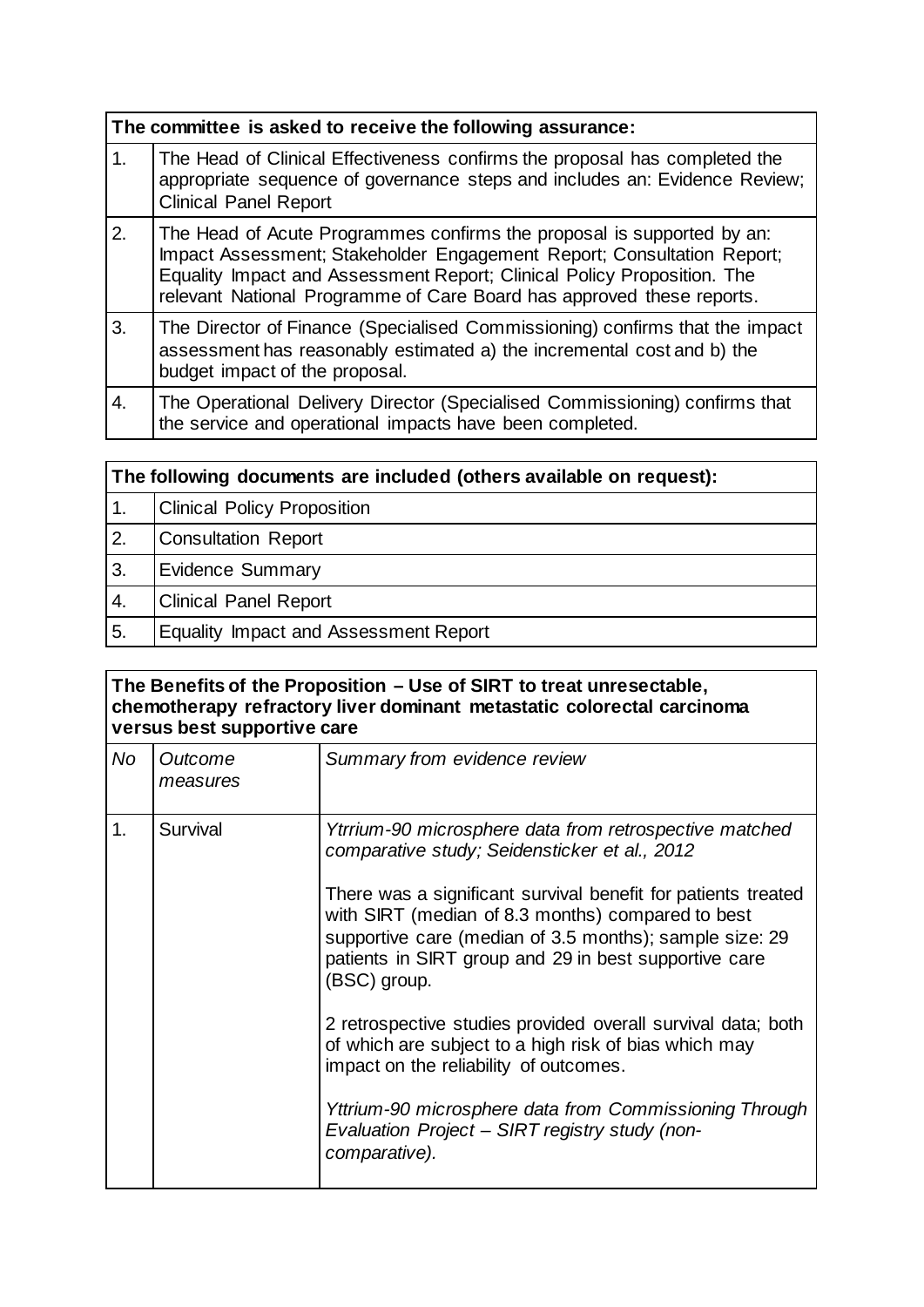|    |                                           | Median overall survival was 7.6 months (95% Cls 6.9-8.3)<br>and survival at 12 months following SIRT was 30%.<br>Subgroup analyses showed that absence of extrahepatic<br>disease, fewer liver tumours, smaller tumour to liver<br>volume percentage, and being male, were factors<br>associated with a survival benefit. |
|----|-------------------------------------------|---------------------------------------------------------------------------------------------------------------------------------------------------------------------------------------------------------------------------------------------------------------------------------------------------------------------------|
|    |                                           | Median overall survival figures for patients in subgroups<br>without extrahepatic disease are:                                                                                                                                                                                                                            |
|    |                                           | 1 to 5 tumours $-$ 11.3 months (95% Cls 8.1-14.5);                                                                                                                                                                                                                                                                        |
|    |                                           | Tumour to liver volume $\leq$ 25% - 9.7 months (95%<br>$\bullet$<br>Cls 7.4-11.9);                                                                                                                                                                                                                                        |
|    |                                           | Both 1 to 5 tumours and tumour to liver volume<br>≤25% - 12.9 months (95% Cls 9.1-16.6).                                                                                                                                                                                                                                  |
|    |                                           | Holmium-166 microsphere data from non-comparative<br>study; Prince et al., 2017                                                                                                                                                                                                                                           |
|    |                                           | Median survival for patients with colorectal cancer was<br>13.4 months after treatment with SIRT with holmium-166.<br>However, this was not compared with best supportive care<br>and so 'survival benefit' cannot be determined.                                                                                         |
| 2. | Progression free<br>survival              | Ytrrium-90 microsphere data from retrospective matched<br>comparative study; Seidensticker et al., 2012                                                                                                                                                                                                                   |
|    |                                           | Progression free survival (PFS) may be longer in patients<br>treated with SIRT compared with BSC SIRT; however a<br>statistical comparison was not carried out.                                                                                                                                                           |
|    |                                           | This study is subject to a high risk of bias which may<br>impact on the reliability of outcomes.                                                                                                                                                                                                                          |
|    |                                           | Yttrium-90 microsphere data from Commissioning Through<br>Evaluation Project - SIRT registry study (non-<br>comparative).                                                                                                                                                                                                 |
|    |                                           | Median progression-free survival was 3.0 months (95%<br>Cls 2.8-3.1) and median liver-specific progression-free<br>survival was 3.7 months (95% Cls 3.2-4.3).                                                                                                                                                             |
| 3. | <b>Mobility</b>                           | Not measured                                                                                                                                                                                                                                                                                                              |
| 4. | Self-care                                 | Not measured                                                                                                                                                                                                                                                                                                              |
| 5. | Usual activities                          | Not measured                                                                                                                                                                                                                                                                                                              |
| 6. | Pain                                      | Not measured                                                                                                                                                                                                                                                                                                              |
| 7. | Anxiety /<br>Depression                   | Not measured                                                                                                                                                                                                                                                                                                              |
| 8. | Replacement of<br>more toxic<br>treatment | Not measured                                                                                                                                                                                                                                                                                                              |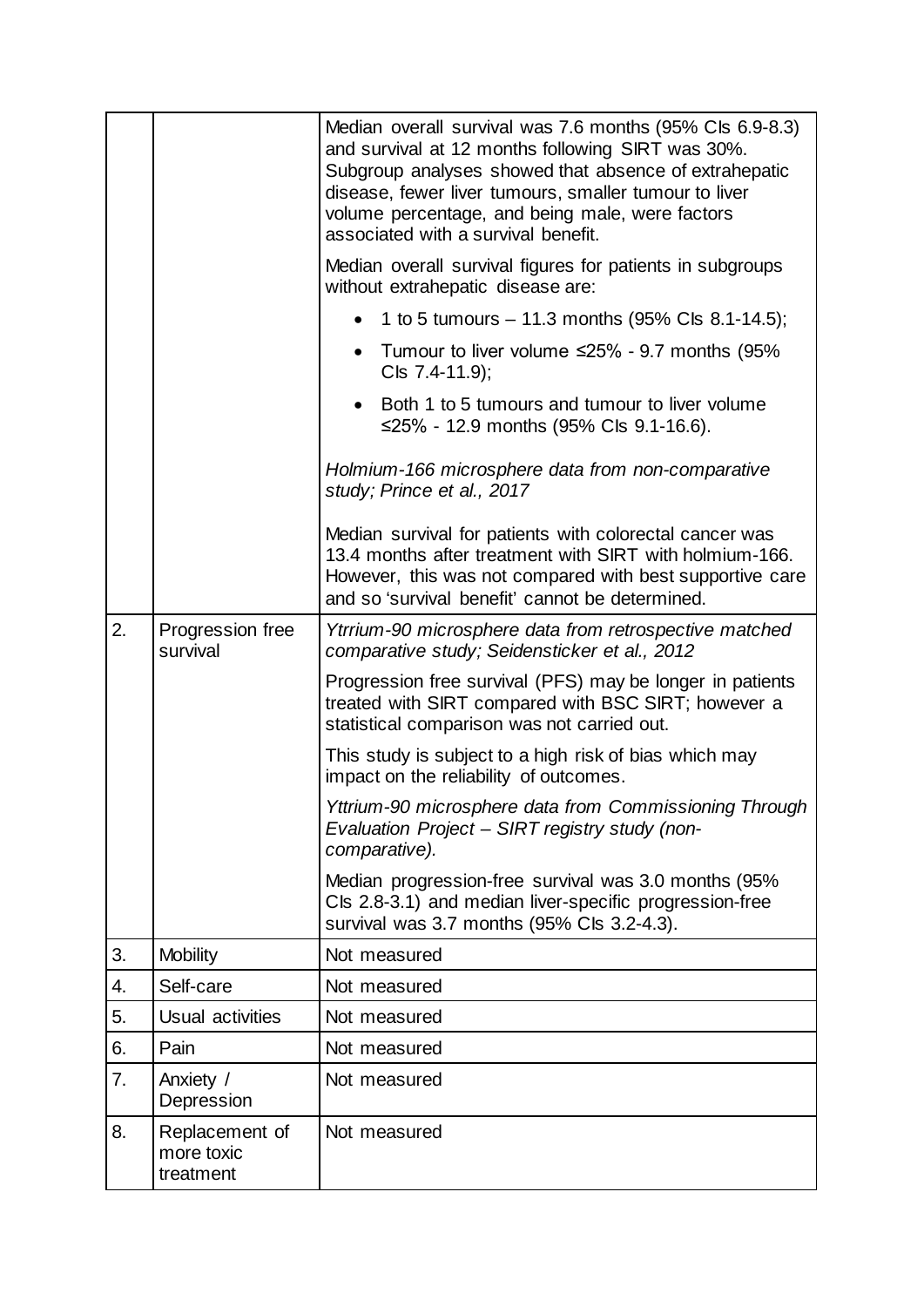| 9.  | Dependency on<br>care giver /<br>supporting<br>independence | Not measured                                                                                                                                                                                                                                                                                                                                                                                                                |
|-----|-------------------------------------------------------------|-----------------------------------------------------------------------------------------------------------------------------------------------------------------------------------------------------------------------------------------------------------------------------------------------------------------------------------------------------------------------------------------------------------------------------|
| 10. | Safety                                                      | Ytrrium-90 microsphere data from retrospective matched<br>comparative study; Seidensticker et al., 2012                                                                                                                                                                                                                                                                                                                     |
|     |                                                             | Treatment-related adverse events following SIRT included:<br>in the first 14 days post-SIRT grade 1–2 fatigue ( $n = 20$ ,<br>69%), grade 1 mild abdominal pain/nausea ( $n = 14$ ,<br>48.3%), and grade 2 gastrointestinal ulceration ( $n = 3$ ,<br>10.3%). There were 3 cases (10.3%) of grade 3 radiation-<br>induced liver disease not deemed life-threatening. Adverse<br>events were not reported for the BSC group. |
|     |                                                             | 2 retrospective studies provided data on adverse events<br>neither of which reported adverse events for their<br>supportive care groups and both are subject to a high risk<br>of bias.                                                                                                                                                                                                                                     |
|     |                                                             | Yttrium-90 microsphere data from Commissioning Through<br>Evaluation Project - SIRT registry study (non-<br>comparative).                                                                                                                                                                                                                                                                                                   |
|     |                                                             | Severe complications on the day of treatment were<br>reported in 11 patients (3%). During the follow-up period,<br>36% of patients experienced an adverse event, of which<br>8% of the events were grade 3 and above (severe). The<br>most frequently reported adverse events were mild fatigue<br>and abdominal pain.                                                                                                      |
|     |                                                             | Holmium-166 data from non-comparative study; Prince et<br>al., 2017                                                                                                                                                                                                                                                                                                                                                         |
|     |                                                             | Adverse events data were collected. However, these were<br>not stratified by primary cancer diagnosis and so results for<br>patients with colorectal cancer cannot be reported.                                                                                                                                                                                                                                             |
| 11. | Delivery of<br>intervention                                 | Not measured                                                                                                                                                                                                                                                                                                                                                                                                                |

| Other health outcome measures determined by the evidence review |  |                                                                                                                                                                    |
|-----------------------------------------------------------------|--|--------------------------------------------------------------------------------------------------------------------------------------------------------------------|
| <b>No</b>                                                       |  | Outcome measure Summary from evidence review                                                                                                                       |
|                                                                 |  | Cost-effectiveness   Ytrrium-90 microsphere data from cost-effectiveness<br>analysis; Pennington et al., 2015<br>When comparing SIRT to best supportive care (BSC) |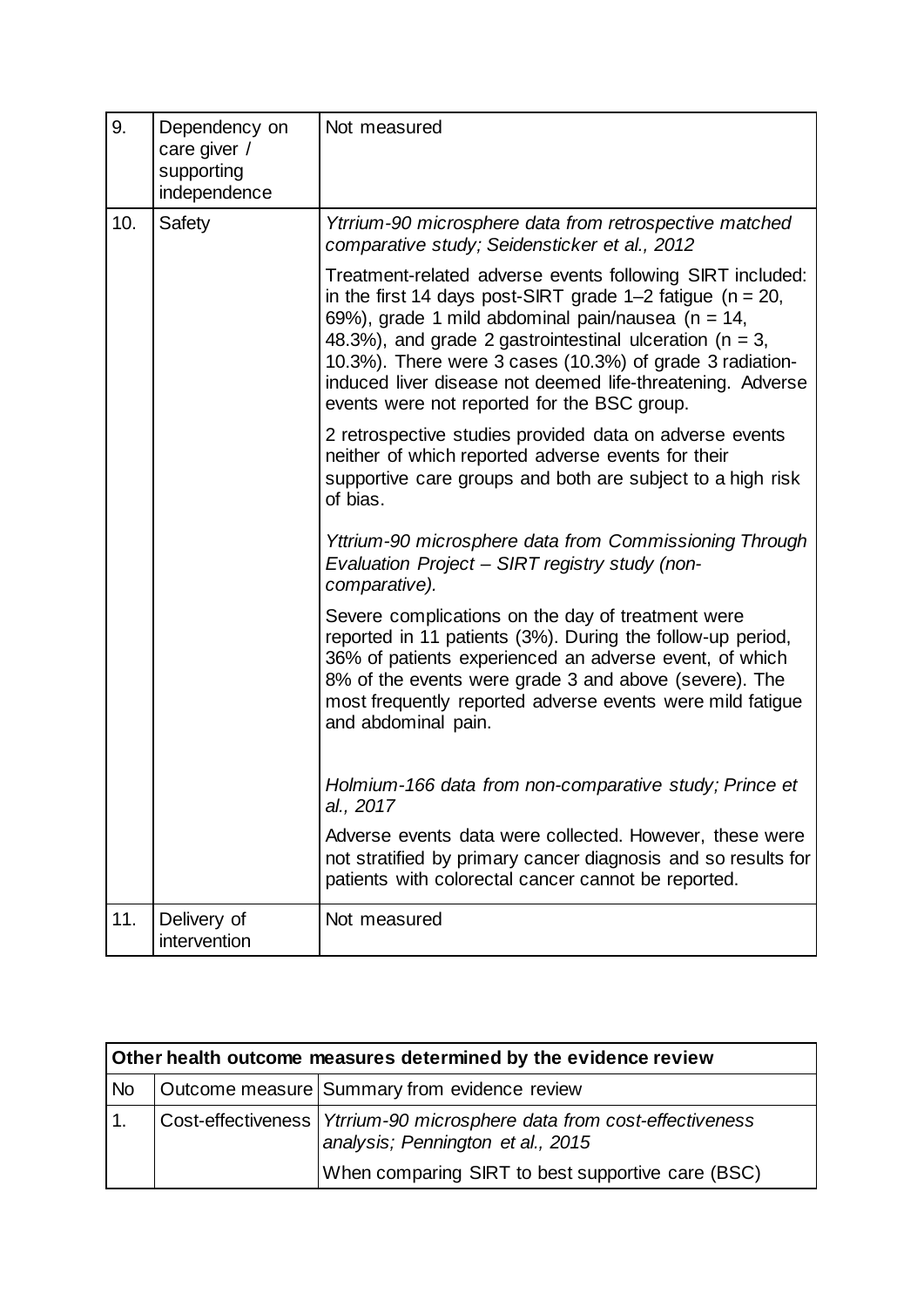|    |                 | results indicated that SIRT is potentially cost-effective with<br>an incremental cost effectiveness ratio (ICER) of £28,216.                                                                                                                                                                                                                                                                                                        |
|----|-----------------|-------------------------------------------------------------------------------------------------------------------------------------------------------------------------------------------------------------------------------------------------------------------------------------------------------------------------------------------------------------------------------------------------------------------------------------|
|    |                 | The data used to obtain the cost-estimate is subject to bias<br>and some model assumptions and inputs that were used<br>may not be appropriate which may impact on the reliability<br>of the cost estimate of SIRT.                                                                                                                                                                                                                 |
|    |                 | Yttrium-90 microsphere data from Commissioning Through<br>Evaluation Project - SIRT registry study (non-<br>comparative).                                                                                                                                                                                                                                                                                                           |
|    |                 | The ICER for SIRT compared to best supportive care was<br>£85,350 in the base case. Treatment with SIRT resulted in<br>an increase in QALYs of 0.32 (0.58 vs 0.26). The model<br>showed that SIRT was £27,406 more expensive than best<br>supportive care (£31,028 vs £3,623 discounted costs). This<br>was primarily due to high initial procedure costs in the<br>SIRT arm.                                                       |
|    |                 | The cost of the SIRT procedure and the survival time were<br>the main drivers in the model. Scenario analysis where a<br>longer survival estimate and a lower procedure cost were<br>used with a longer time horizon, based on the published<br>model by Pennington et al. (2015), resulted in a lower<br>ICER of £31,888. This demonstrates the impact of the<br>overall survival and the procedure cost on the model<br>outcomes. |
| 1. | Quality of life | Yttrium-90 microsphere data from Commissioning Through<br>Evaluation Project - SIRT registry study (non-<br>comparative).                                                                                                                                                                                                                                                                                                           |
|    |                 | Health related quality of life measured using EQ-5D-5L and<br>EQ-VAS remained relatively high and constant before and<br>after the SIRT procedure. A statistically significant<br>reduction in health related quality of life was observed 3<br>months following SIRT but this was small and not clinically<br>relevant. No significant change was observed at 6 and 9<br>months, although the number of respondents was small.     |
|    |                 | Ytrrium-90 microsphere data from cost-effectiveness<br>analysis; Pennington et al., 2015                                                                                                                                                                                                                                                                                                                                            |
|    |                 | When comparing SIRT to best supportive care (BSC)<br>results indicated that SIRT is potentially cost-effective with<br>an incremental cost effectiveness ratio (ICER) of £28,216.                                                                                                                                                                                                                                                   |
|    |                 | The data used to obtain the cost-estimate is subject to bias<br>and some model assumptions and inputs that were used<br>may not be appropriate which may impact on the reliability                                                                                                                                                                                                                                                  |